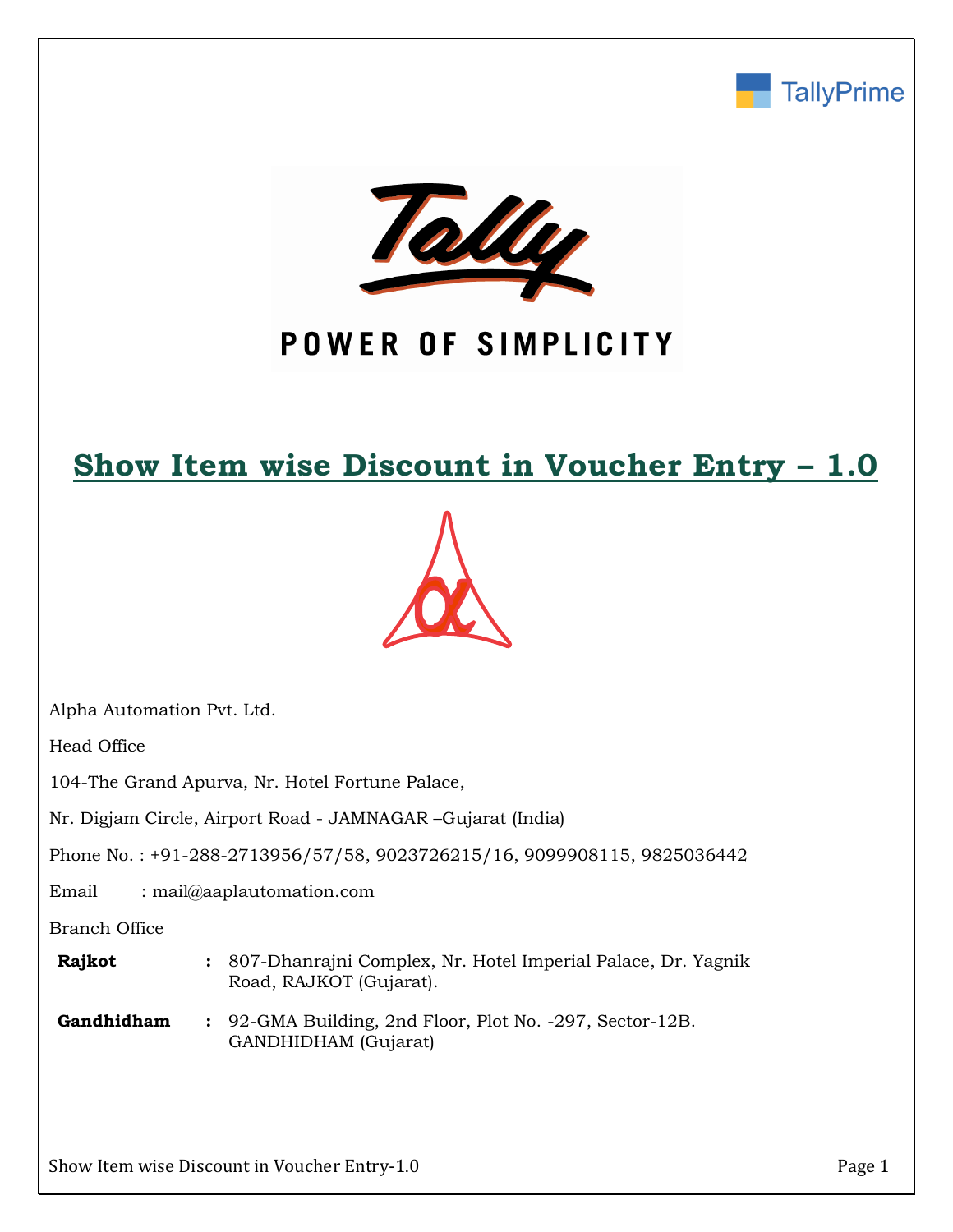

© 2020 Alpha Automation Pvt. Ltd. All rights reserved.

Tally, Tally 9, Tally9, Tally.ERP, Tally.ERP 9, Shoper, Shoper 9, Shoper POS, Shoper HO, Shoper 9 POS, Shoper 9 HO, Tally Developer, Tally. Server 9, Tally Developer, Tally. Developer 9, Tally.NET, Tally Development Environment, Tally Prime, TallyPrimeDeveloper, Tally Prime Server, Tally Extender, Tally Integrator, Tally Integrated Network, Tally Service Partner, Tally Academy & Power of Simplicity are either registered trademarks or trademarks of Tally Solutions Pvt. Ltd. in India and/or other countries. All other trademarks are properties of their respective owners.

Version: Alpha Automation Pvt. Ltd. /Show Item wise Discount in Voucher Entry/1.0/ March-2021

Show Item wise Discount in Voucher Entry-1.0 Page 2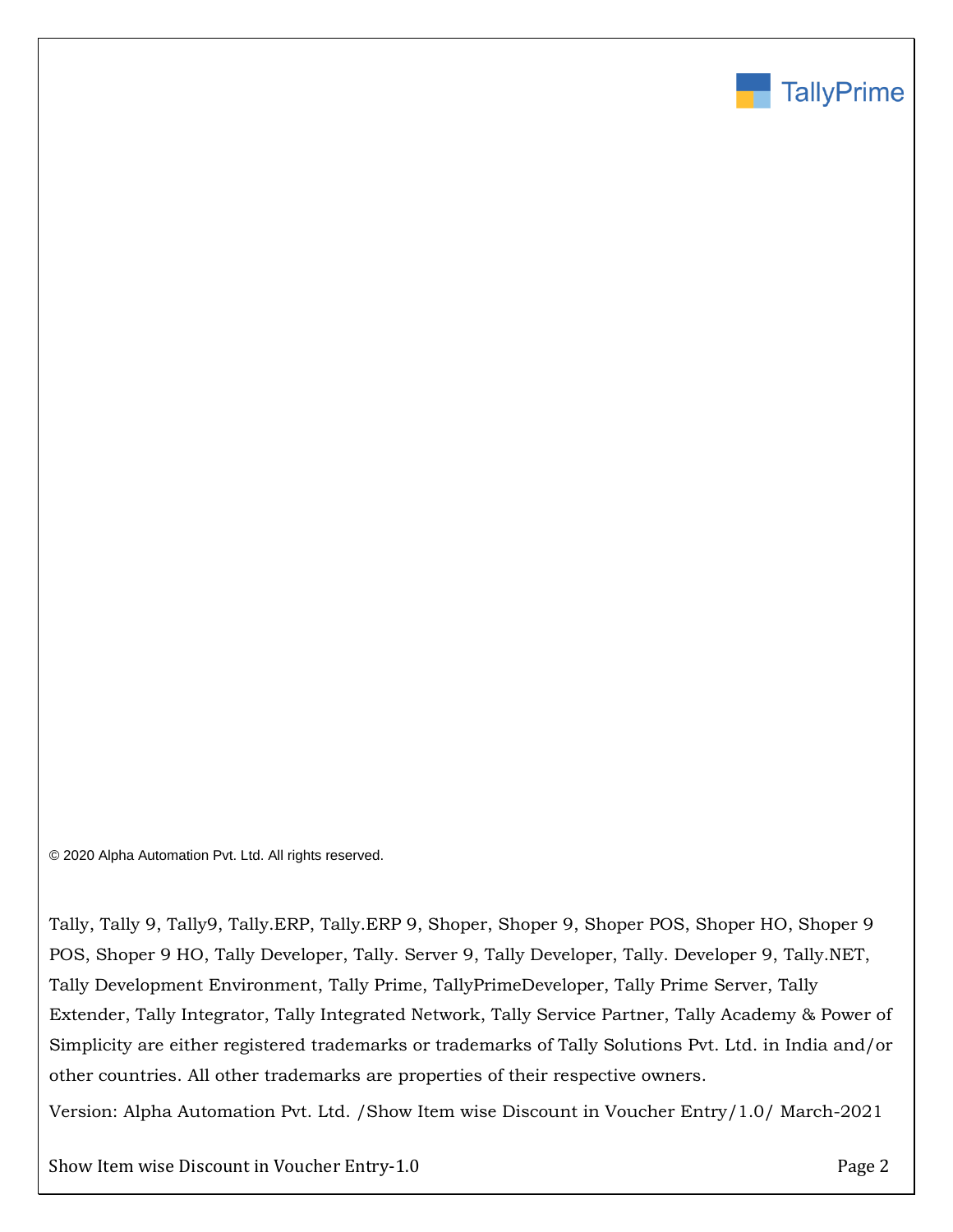

## **Show Item wise Discount in**

## **Voucher Entry – 1.0**

## **Introduction**

In detault Tally, User enters Item Wise Discount in % (Percentage) during Voucher Entry. Tally Does not show Discount in Amount. This Add-On helps user to view entered % Discount in Amount. It also shows Total Discount in Amount entered for all the Items. This Add-On works in Sales Invoice, Purchase, Credit Note, Debit Note, Sales Order, Purchase Order, Delivery Note and Receipt Note.

### **Benefits**

- User knows the given discount in Amount for each Voucher.
- User can also show Total Item Amount Before Discount and Total Item After Discount.

### **What's New?**

Compatible with TallyPrime

**Important!** Take back up of your company data before activating the Add-on.

Once you try/purchase an Add-on, follow the steps below to configure the Add-on and use it.

### **Installation**

- 1. Copy the TCP file in TallyPrime Folder.
- 2. Gateway of Tally  $\rightarrow$  F1 (Help)  $\rightarrow$  TDL & Add-on  $\rightarrow$  F4 (Manage Local TDL)  $\rightarrow$  Select Yes in Load TDL on Startup and give the file name of TCP File. After pressing the Enter Key will show TDL Status which should be as Loaded.

#### **System requirements:**

No additional hardware / software infrastructure is required for executing and operation this applications module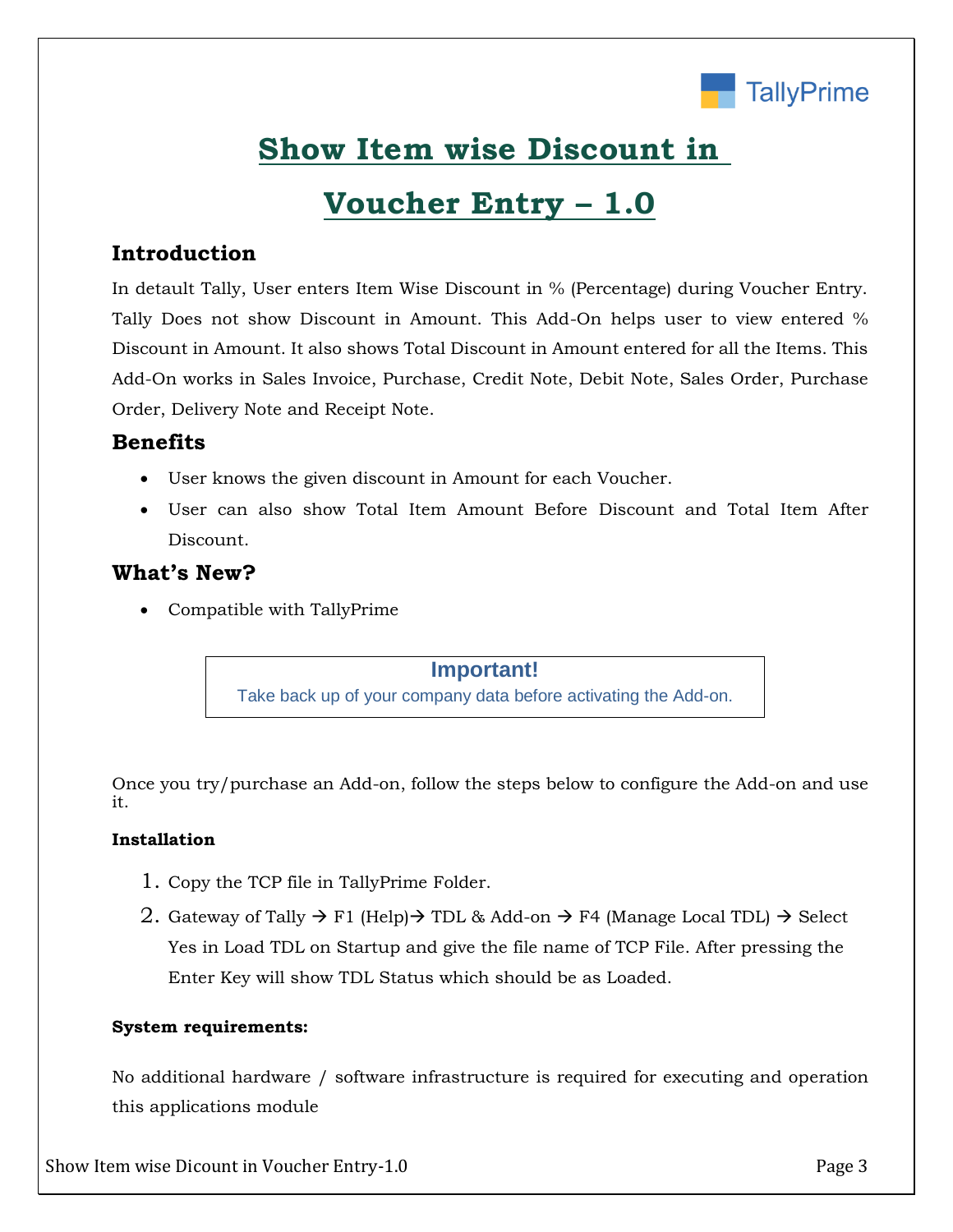

1. Activate the Add-on.

#### *For TallyPrime Release 1.0*

Go to **Gateway of Tally**  $\rightarrow$  **F1: Help**  $\rightarrow$  **TDL & Add-On**  $\rightarrow$  **F6: Add-On Features.** Alternatively, you may press **CTRL + ALT + T** from any menu to open TDL Management report and then press **F6: Add-On Features**

Set "Yes" to the options "**Enable to Show Item wise discount in Voucher Entry?**"

| <b>Add-On Features</b>                                  |          |
|---------------------------------------------------------|----------|
| Enable to show itemwise discount in Voucher Entry ? Yes |          |
|                                                         |          |
|                                                         |          |
|                                                         |          |
|                                                         |          |
|                                                         |          |
|                                                         |          |
|                                                         |          |
|                                                         |          |
|                                                         |          |
|                                                         |          |
|                                                         | Accept ? |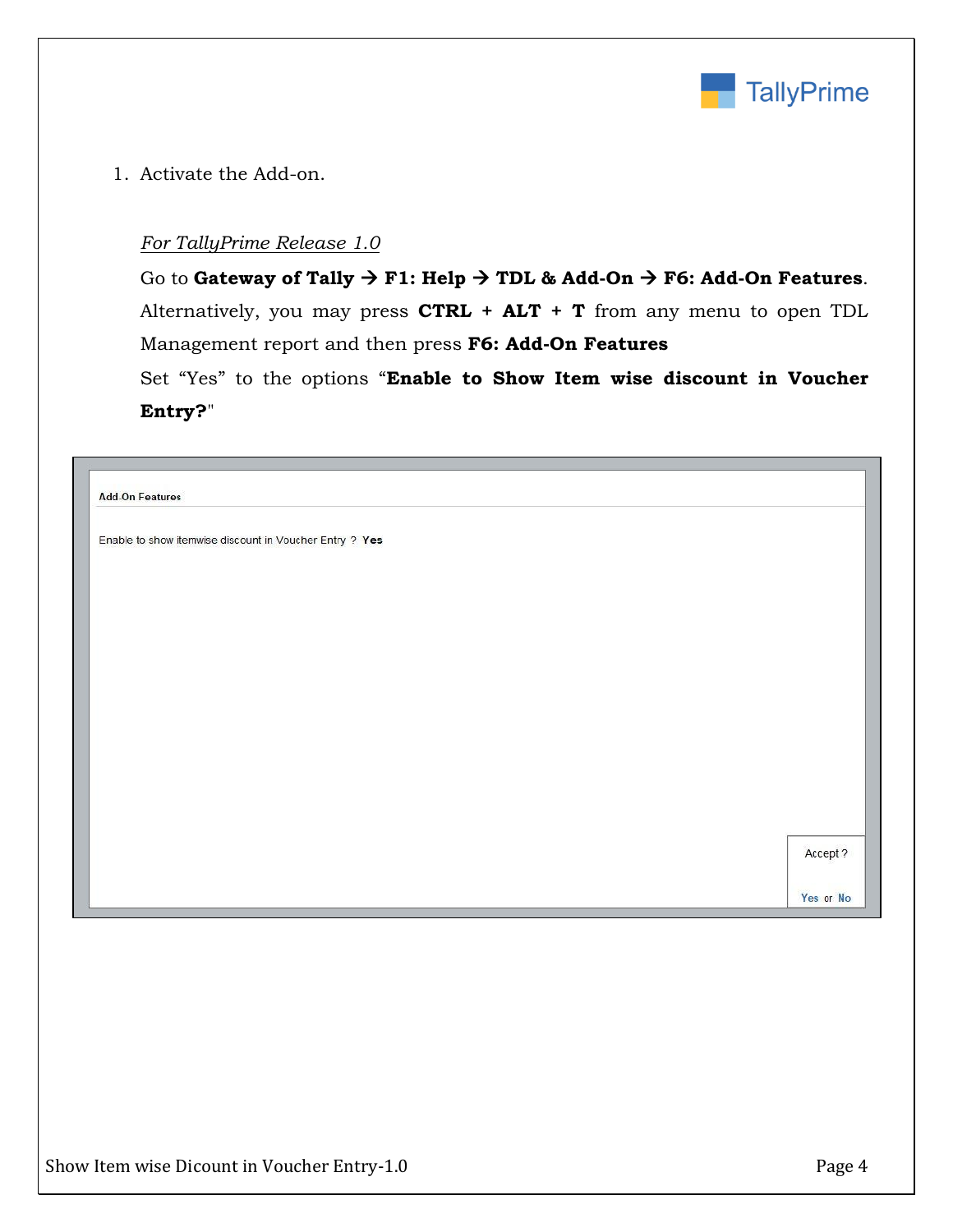

### **Detailed User Guide:**

## **1. Navigate thorough Gateway of Tally → Alter → Voucher Type → Sales.**

## Set "**Yes**" to "**Enable to show item wise discount?**"

| <b>Voucher Type Alteration</b><br>Name<br>: Sales    |             | <b>Alpha Automation Pvt Ltd.</b>       |                  |                      |  |
|------------------------------------------------------|-------------|----------------------------------------|------------------|----------------------|--|
| (alias)<br>Ś                                         |             |                                        |                  |                      |  |
| General                                              |             | Print voucher after saving             | Printing<br>: No | <b>Name of Class</b> |  |
| Select type of voucher                               | : Sales     | Enable to show itemwise discount ? Ves |                  | GST                  |  |
| Abbreviation                                         | : Sale      |                                        |                  |                      |  |
| Activate this Voucher Type                           | : Yes       |                                        |                  |                      |  |
| Method of voucher numbering                          | : Automatic | Use for POS invoicing                  | : No             |                      |  |
| Use advanced configuration                           | : No        | Default title to print                 | : TAX INVOICE    |                      |  |
| Use effective dates for vouchers                     | : No        | Default bank                           | : ICICI Bank     |                      |  |
| Allow zero-valued transactions                       | : $No$      | Default jurisdiction                   | t                |                      |  |
| Make this voucher type as 'Optional' by default : No |             | Set/alter declaration                  | : No             |                      |  |
| Allow narration in voucher                           | : Yes       |                                        |                  |                      |  |
| Provide narrations for each ledger in voucher        | : No        |                                        |                  |                      |  |
|                                                      |             |                                        |                  |                      |  |
| Enable default accounting allocations                | : No        |                                        |                  |                      |  |
|                                                      |             |                                        |                  |                      |  |
|                                                      |             |                                        |                  |                      |  |
|                                                      |             |                                        |                  |                      |  |
|                                                      |             |                                        |                  |                      |  |
|                                                      |             |                                        |                  |                      |  |
|                                                      |             |                                        |                  |                      |  |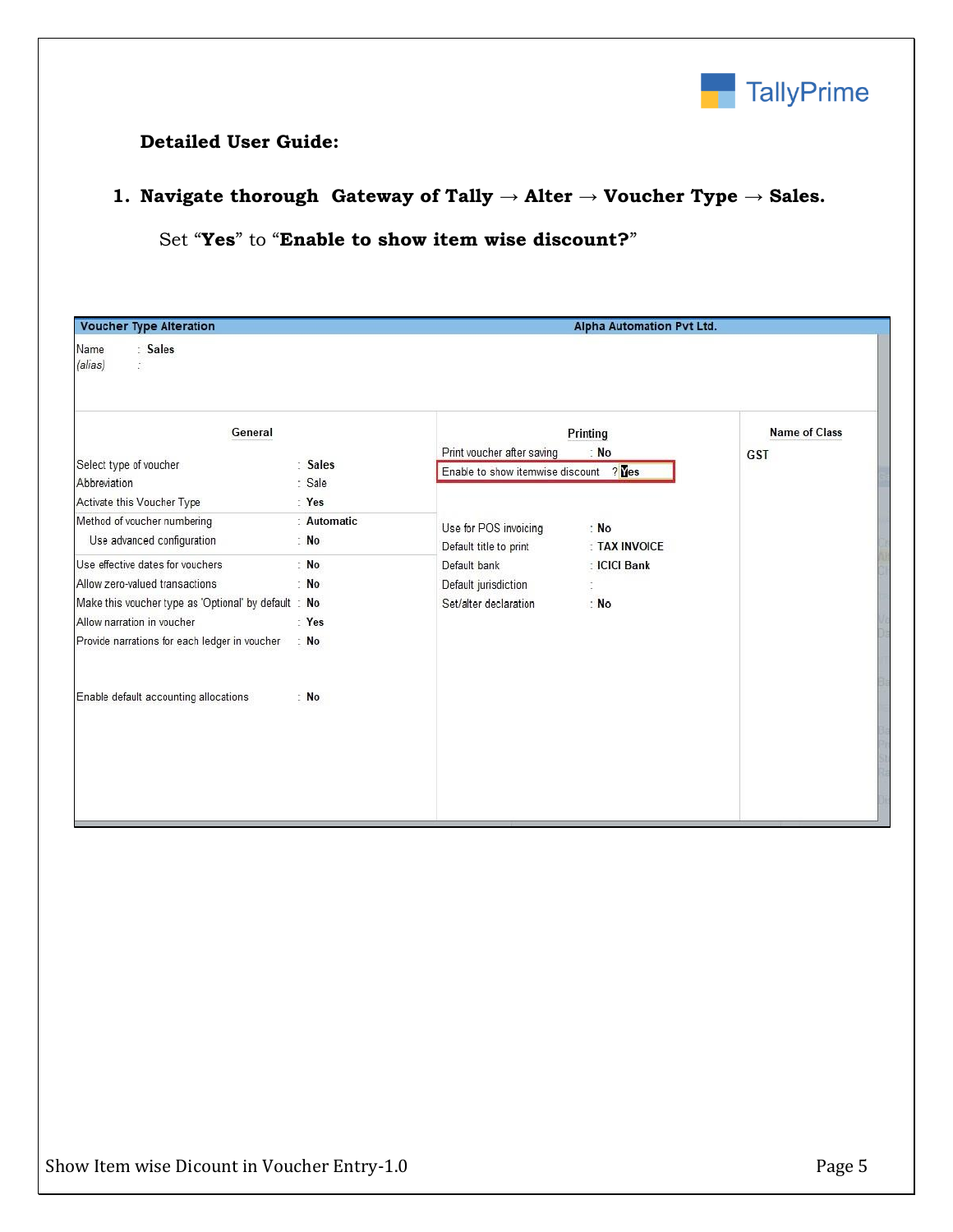

## **2. Navigate through Gateway of Tally → Vouchers → Make a Sales bill**

| <b>Accounting Voucher Alteration</b>                        | Alpha Automation Pvt Ltd.                         | × F2: Date                    |
|-------------------------------------------------------------|---------------------------------------------------|-------------------------------|
| No. 67<br><b>Sales</b>                                      | 22-Mar-21                                         | Monday F3: Company            |
| : A R Trading<br>Party A/c name                             |                                                   |                               |
| Current balance<br>2,82,834.00 Dr                           |                                                   | F4: Contra                    |
| Sales ledger<br>Sales<br>12,58,835.48 Cr<br>Current balance |                                                   | F5: Payment                   |
| Name of Item                                                | Disc. Amount<br>Rate per Disc %<br>Quantity       | Amount F6: Receipt            |
|                                                             |                                                   | F7: Journal                   |
| <b>Dell Laptop</b>                                          | 2 Nos 18,000.00 Nos 10 %<br>32,400.00<br>3,600.00 |                               |
| <b>Key Board</b>                                            | 1,900.00<br>100.00<br>2 Nos 1,000.00 Nos 5%       | F8: Sales                     |
| Printer                                                     | 5 Nos 2,000.00 Nos 5%<br>500.00                   | 9,500.00 F9: Purchase         |
| <b>HCL PIV</b>                                              | 3 Nos 5,000.00 Nos 10 %<br>1,500.00               | 13,500.00 F10: Other Vouchers |
|                                                             | 57,300.00                                         |                               |
| <b>CGST</b>                                                 |                                                   | 3,894.00 E: Autofill          |
| <b>SGST</b>                                                 |                                                   | 3,894.00   H: Change Mode     |
|                                                             |                                                   |                               |
|                                                             |                                                   | I: More Details               |
|                                                             |                                                   |                               |
|                                                             |                                                   | L: Optional                   |
|                                                             |                                                   | T: Post-Dated                 |
|                                                             |                                                   | <b>Show Amount Before</b>     |
|                                                             |                                                   | Discount                      |
|                                                             |                                                   |                               |
|                                                             |                                                   |                               |
|                                                             |                                                   |                               |
|                                                             |                                                   |                               |
|                                                             |                                                   |                               |
|                                                             |                                                   |                               |
|                                                             |                                                   |                               |
|                                                             |                                                   |                               |
| Provide GST/e-Way Bill details: No                          |                                                   |                               |
|                                                             |                                                   |                               |
| Narration:                                                  | 12 Nos<br>5,700.00<br>65,088.00                   |                               |
|                                                             |                                                   | F12: Configure                |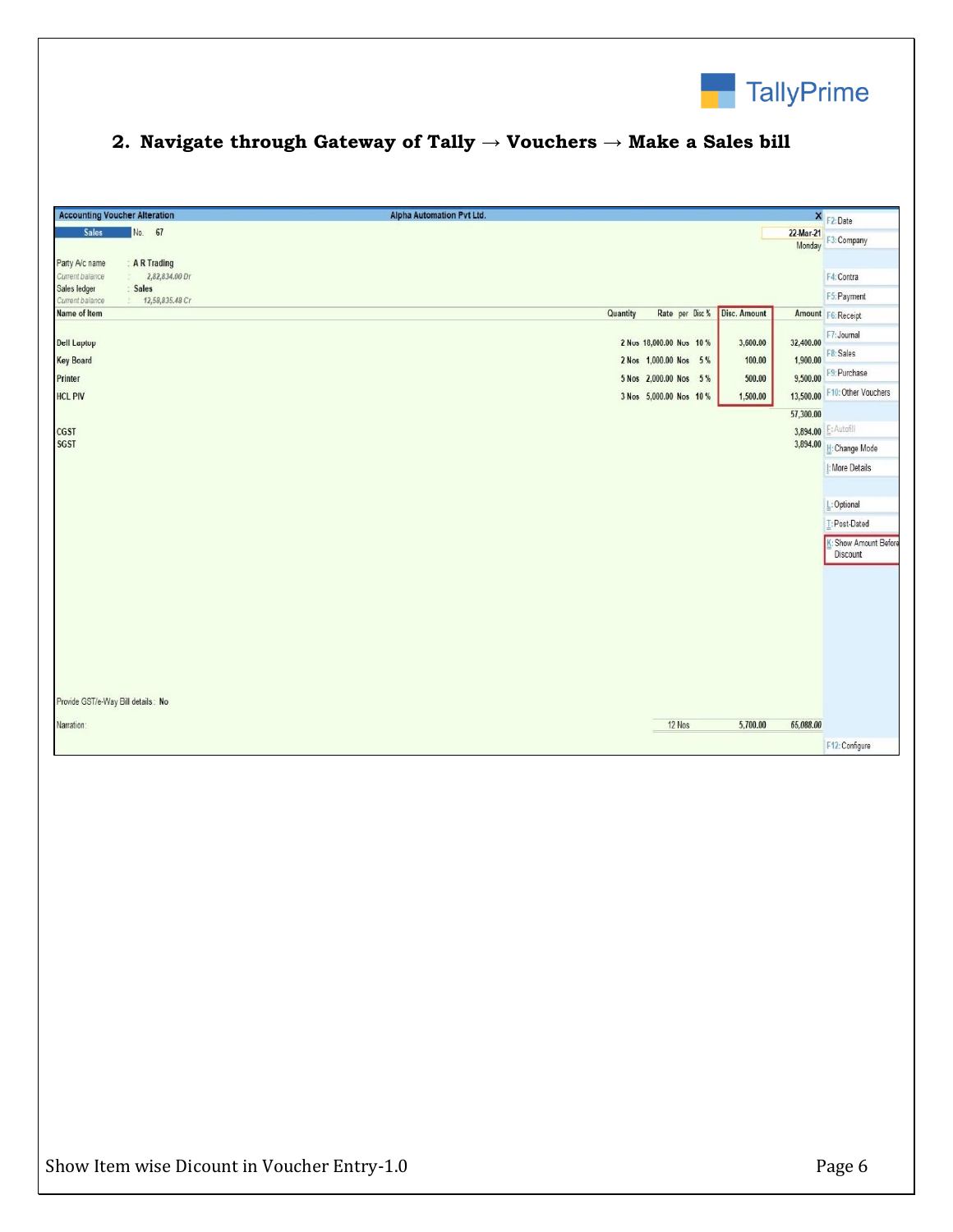

## **3. User Can View the Amount before Discount by pressing Show Amount Before Discount (Ctrl + K) as Shown Below :**

| <b>Accounting Voucher Alteration</b>                       | Alpha Automation Pvt Ltd.                                    |                     | × F2: Date            |
|------------------------------------------------------------|--------------------------------------------------------------|---------------------|-----------------------|
| No. 67<br><b>Sales</b>                                     |                                                              | 22-Mar-21<br>Monday | F3: Company           |
| A R Trading<br>Party A/c name                              |                                                              |                     |                       |
| Current balance<br>2,82,834.00 Dr<br>Sales ledger<br>Sales |                                                              |                     | F4: Contra            |
| 12,58,835.48 Cr<br>Current balance                         |                                                              |                     | F5: Payment           |
| Name of Item                                               | Rate per Disc % Before Disc. Amt<br>Disc. Amount<br>Quantity |                     | Amount F6: Receipt    |
|                                                            |                                                              |                     | F7: Journal           |
| <b>Dell Laptop</b>                                         | 2 Nos 18,000.00 Nos 10 %<br>36,000.00<br>3,600.00            | 32,400.00           | F8: Sales             |
| <b>Key Board</b>                                           | 2 Nos 1,000.00 Nos 5%<br>2,000.00<br>100.00                  | 1,900.00            | F9: Purchase          |
| Printer                                                    | 5 Nos 2,000.00 Nos 5%<br>500.00<br>10,000.00                 | 9,500.00            |                       |
| <b>HCL PIV</b>                                             | 3 Nos 5,000.00 Nos 10 %<br>15,000.00<br>1,500.00             | 13,500.00           | F10: Other Vouchers   |
|                                                            | ٠                                                            | 57,300.00           |                       |
| CGST                                                       |                                                              |                     | 3,894.00 E: Autofill  |
| <b>SGST</b>                                                |                                                              | 3,894.00            | H: Change Mode        |
|                                                            |                                                              |                     | I: More Details       |
|                                                            |                                                              |                     |                       |
|                                                            |                                                              |                     | L: Optional           |
|                                                            |                                                              |                     | T: Post-Dated         |
|                                                            |                                                              |                     | K: Hide Amount Before |
|                                                            |                                                              |                     | Discount              |
|                                                            |                                                              |                     |                       |
|                                                            |                                                              |                     |                       |
|                                                            |                                                              |                     |                       |
|                                                            |                                                              |                     |                       |
|                                                            |                                                              |                     |                       |
|                                                            |                                                              |                     |                       |
|                                                            |                                                              |                     |                       |
|                                                            |                                                              |                     |                       |
| Provide GST/e-Way Bill details: No                         |                                                              |                     |                       |
| Narration:                                                 | 12 Nos<br>63,000.00<br>5,700.00                              | 65,088.00           |                       |
|                                                            |                                                              |                     |                       |
|                                                            |                                                              |                     | F12: Configure        |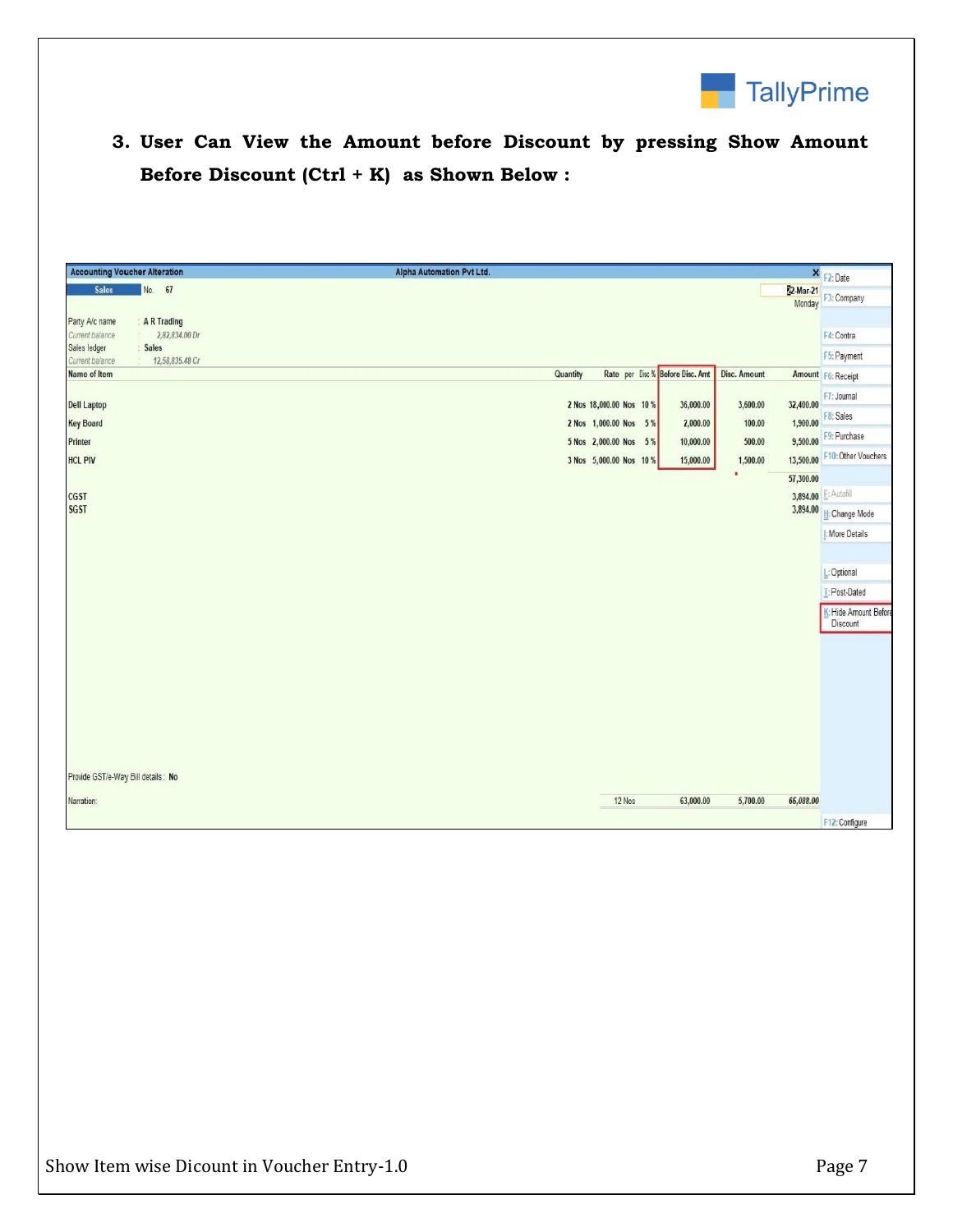

## FAQ

#### **Which version/release of TallyPrime does the add-on support?**

This add-on will work only from TallyPrime Release 1.0 onwards.

#### **How will I get support for this add-on?**

For any functional support requirements please do write to us on mail@aaplautomation.com or call us at +91-288-2713956/57/58, +91-9023726215/16, 9099908115, 9825036442.

## **If I need some enhancements / changes to be incorporated for the add-on, whom should I contact?**

Please to write to us on mail@aaplautomation.com with your additional requirements and we will revert to you in 24 hours.

#### **Will new features added be available to us?**

We offer one year availability of all support and new features free of cost. After one year, nominal subscription cost will be applicable to you to continue to get free support and updates.

#### **What will happen after one year?**

There is no fixed annual charge to be payable mandatory. However if any changes are required in our Add-On to make compatible with New Release of TallyPrime then the modification Charges will be applied.

#### **I am using a multi-site. Can I use the same Add-on for all the sites?**

No, one Add-on will work only for 1 site. You need to purchase again if you want to use the same Add-on for more sites.

#### **TDL Management screen shows errors with the Add-on. What do I do?**

Check whether the error is because of the Add-on or because of clashes between 2 TDLs (An add-on is also a TDL). In case of clashes, disable one or more TDLs and check which TDL has the error. If the Add-on has a problem, you can report it to us.